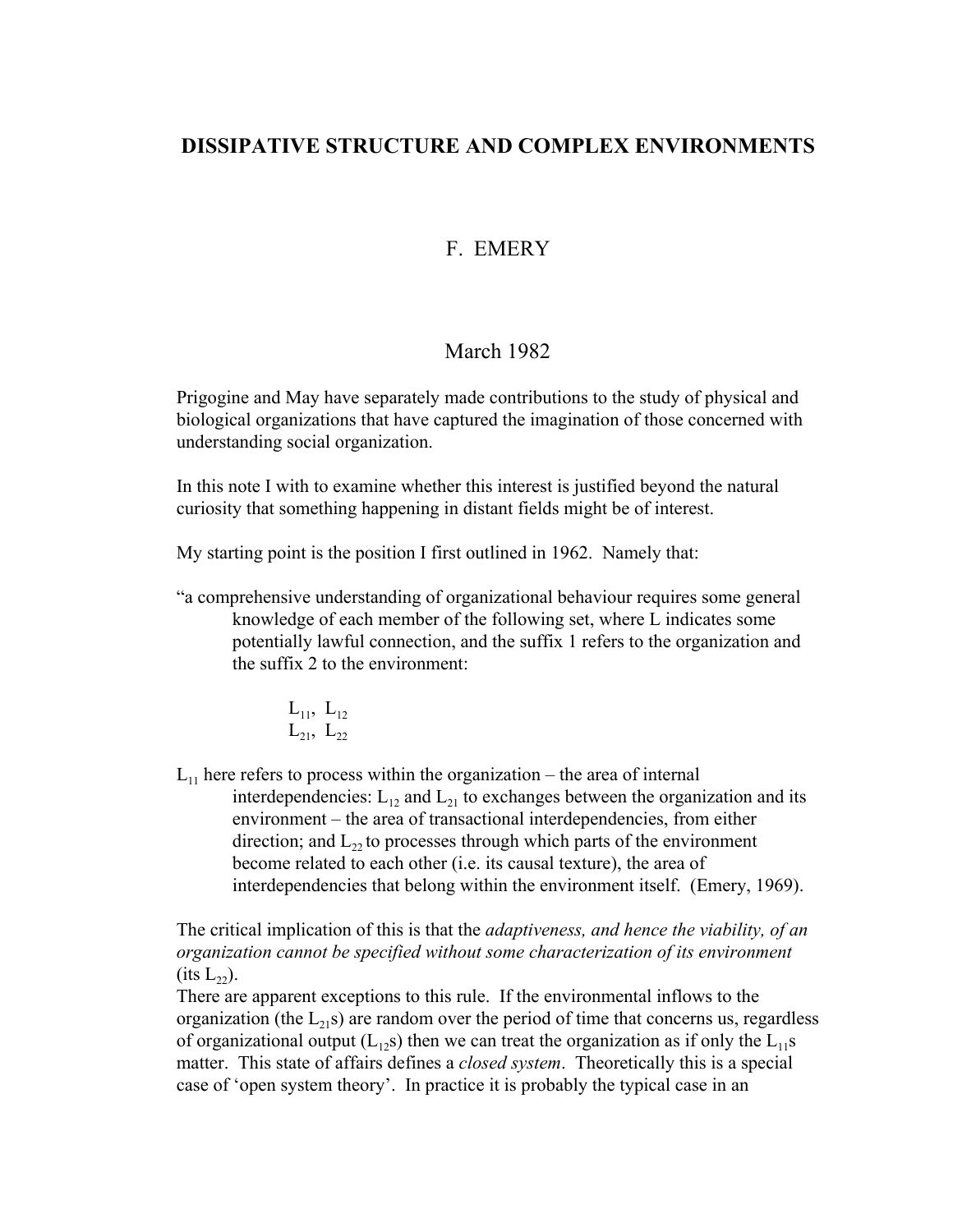evolutionary system. That is, organizations evolve or move so that in their environmental habitats the random fluctuations of their  $L_{22}$  do not significantly effect their adaptiveness, and hence their viability. In social organizations statutory bodies and public utilities are a case in point – except that it is their legislative egg-shell that does the adapting; to provide insulation from the environment.

If the environmental inputs randomly fluctuate about a constant value, even a constantly but regularly changing value, regardless of organizational outputs, then we can treat the system as a "*Bertalanffy steady state system*". Evidence of adaptiveness would rest in the correlation of organizational outputs and the environmental inputs (Bertalanffy's transport equation).

In this second case the postulation of 'constant' implies some ordering in the environment, the  $L_{22}$ , that requires characterization. If that constancy is taken as a given then any extrapolation of the organization's future viability is a gamble on the future environment being an essentially unchanged continuation of the pat. In this case one can refuse to follow the rule enunciated above but only by restricting understanding of an organization to understanding what has brought it to where it is. Beyond that it is guesswork. Despite the logic of the matter, organizations that have a graph proving long-term unwavering success in some particular will regard this as proof of their capabilities (i.e. a product of the  $L_{11}$ ) and disregard re-orderings taking place in the environment,  $L_{22}$ .

## **Prigogine's and Dissipative Structures.**

Prigogine's claim to fame, and to his Nobel Prize, is that he has shown how order may arise out of disorder.

Boltzmann had already demonstrated mathematically that in non-zero temperature states some molecules will be kept by the others in a higher state of order. Prigogine and his colleagues identified degrees of ordering in complex chemical and physical systems that could not be explained by Boltzmann's Principle nor any other derivation from the Second Law of Thermodynamics. They identified some such cases with scientific rigor. They explain how these cases might arise from extreme random fluctuations in environmental inputs.

Two levels of ordering that depart from the closed system dynamics covered by the Second Law of Thermo-dynamics have been identified:

a. "non equilibrium stationary states" (steady state systems). Prigogine gives examples of crystals and demonstrates how they can still be described by Boltzmann's Ordering Principle i.e. by classical thermodynamic theory. He is not clear, however, about the conditions under which such states emerge.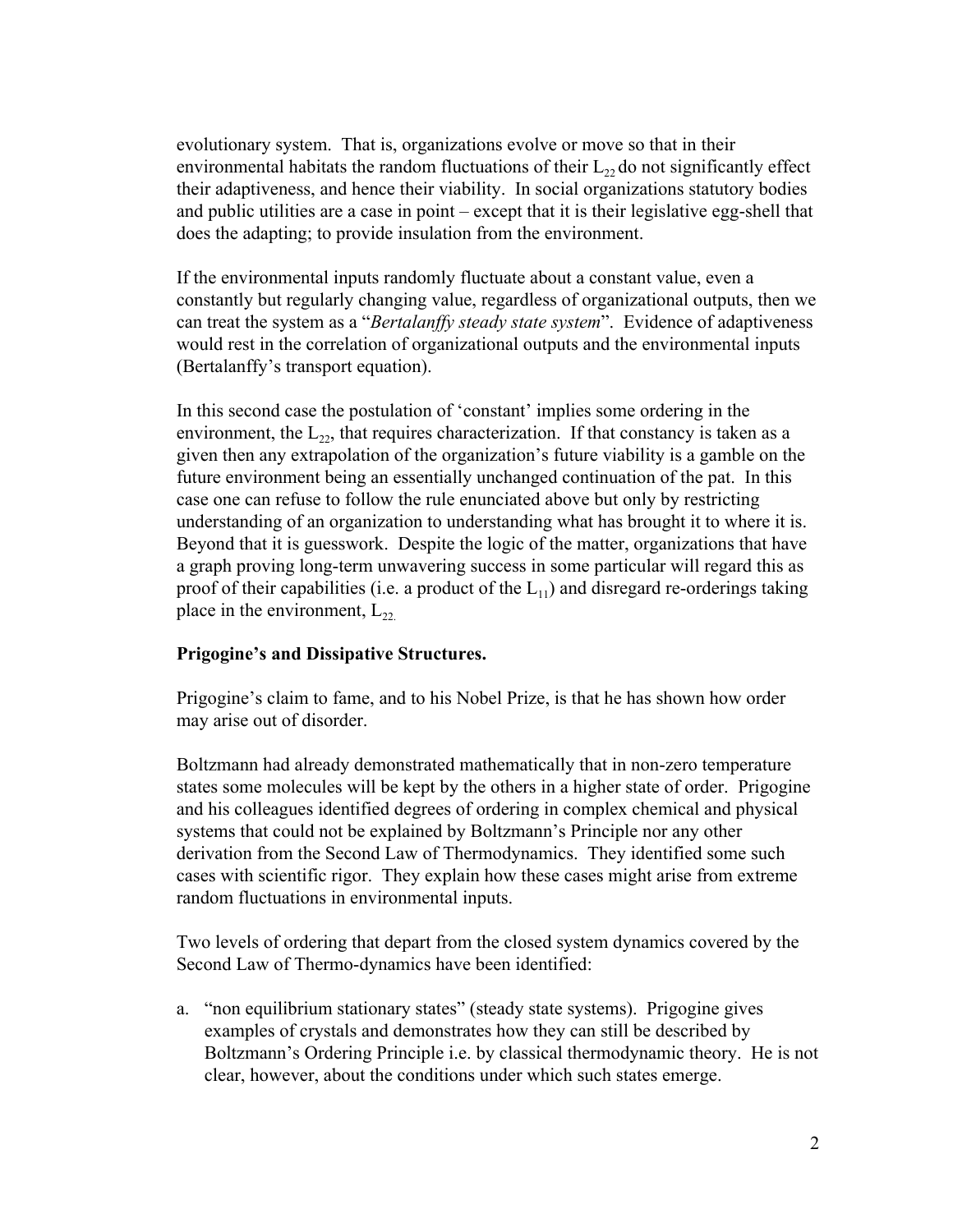b. a relatively higher level of ordering has been observed in complex chemical reaction-diffusion process. (This had already been well established by Rashevsky, 1940). Prigogine labels these as "dissipative structures". These structures are open to their environments in that they import, and export, energy *and* materials; instead of inexorably slipping back to the classical 'equilibrium' state of maximum entropy, as described in Boltzmann's law, they often 'dissipate entropy' and move to higher levels of order with associated gains in the 'free energy' (potential energy) available to move to yet higher orders; and these dissipative structures frequently have the ability to reproduce.

Prigogine achieved several things. First, he forced attention to physico-chemical phenomena that cannot be reduced to classical thermodynamics. Second, he devised his "non-linear thermodynamics" to show that the traditional language of thermodynamics could be stretched to describe these phenomena. The masters of this language could assume that they would be the masters of these newly recognized phenomena – the new open systems theorists. (That would indeed be worth a Nobel).

There is a hitch. Committed to an explanation that is but an extension of classical thermodynamics Prigogine is also committed to finding a principle which will explain how chaos can generate order. His finding is the principle of *order through (large) fluctuations*; up to a certain magnitude of fluctuations these systems behave as predicted by classical thermodynamics and then, at a critical point, there is a bifurcation and some of the systems take the path of 'dissipative structures'. This retains the mathematical language of thermodynamics, it retains Boltzmann's constant as a measure of relative order and it retains the root-metaphor for classical physics. It remains no more than a *description* of carefully observed events. At no point is Prigogine able to *explain* why these "above critical level" fluctuations occur, why some are critical whilst other much larger fluctuations in environmental parameters have no observable effects, not does he ever indicate the conditions where 'bifurcation' is probable.

This is an extension of the empire of physics that is without substance. The attraction of Prigogine's theoretical invention to people like the futurist Jantsch is that it appears to give absolution to the heretics who have had to think in open system terms about biological and social systems – provided, of course, that they now think in the modern day equivalent of Latin e.g. Boltzmann constants, Lyapunov functions and Belousov-Zhabotinsky waves.

The matter does not rest here. Prigogine has not been satisfied with describing the border phenomena of physics and chemistry (what he has been apt to call 'chemical physics') in variants of the traditional language of thermodynamics. He has sought to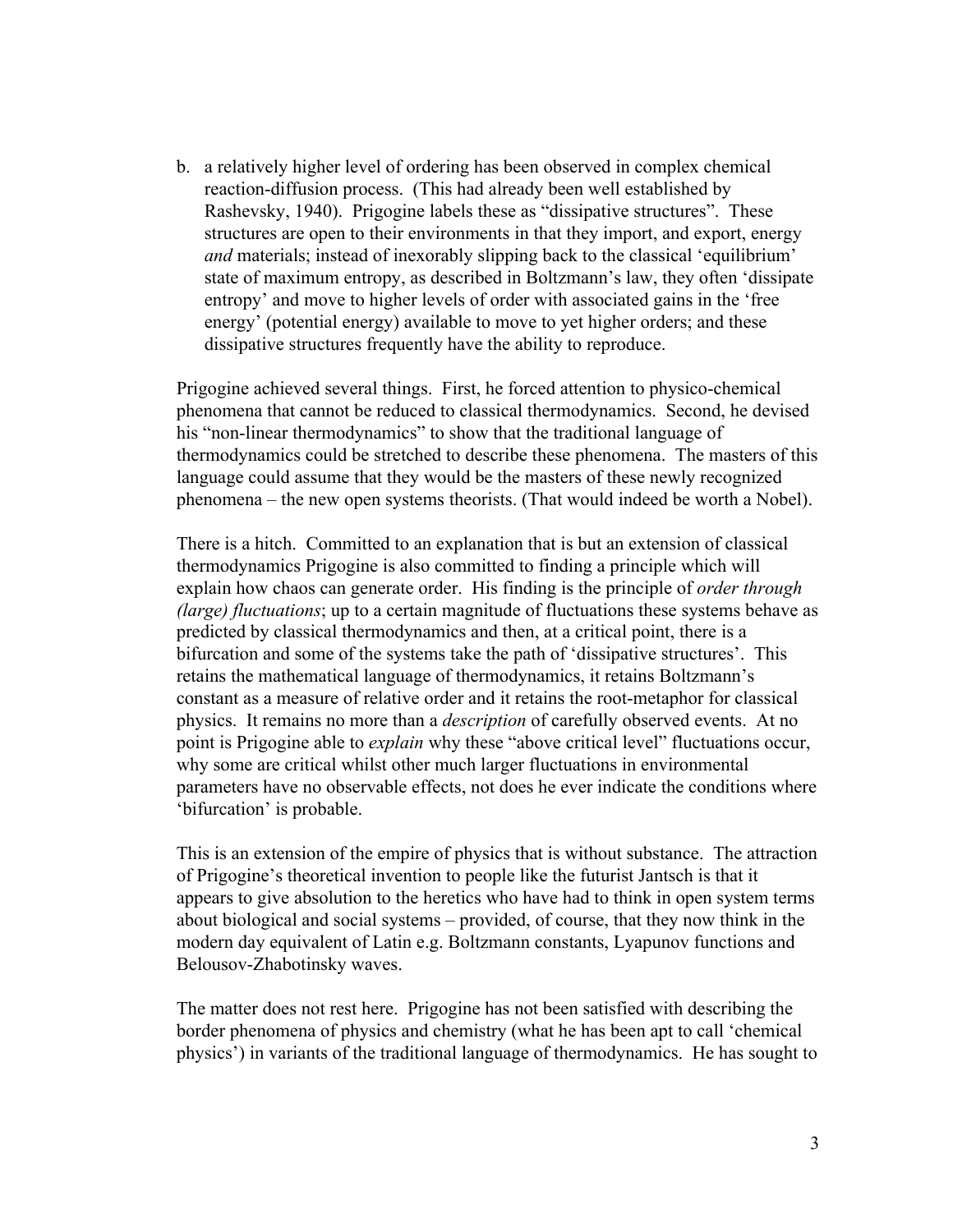characterize, in the same language, the behaviour of primitive living systems, populations and social institutions.

In these 'raids beyond the border' he has indulged in a logical slide that betrays the weakness of his base position. Right at the point of discussing the most elementary forms of living matter, Eigen's work on the evolution of biological macromolecules, he postulates that the pre-existence of autocatalysts and crosscatalysts are an essential pre-condition for the emergence of living 'dissipative structures'. That is, 'large random fluctuations' are no longer a sufficient condition. At this point he has, apparently unwittingly, deserted the classical root-metaphor of order as a temporary, deviant creation of chaos and postulated order as a prerequisite for the emergence of greater order. At this point he also runs short of mathematical theorems and evidence from 'non-linear thermodynamics'.

Prigogine has obviously brought comfort to his fellow physicists but he has yet to produce anything that would help us to explain the behaviour of open systems. His greatest achievement, yet to come, is that he may force the physicists to pay more attention to what one of Einstein's pupils has been saying – disorder is to be understood as a function of different levels of order (Bohm, 197).

It is a conceit for Prigogine to write as is he were contributing to our knowledge of self-organizing systems'.

The only measure of order that Prigogine knows of, as a professional scientist is deviation from maximum entropy for a given temperature level. (Boltzmann's law). This measure can, by its very nature, not give us the slightest aid in identifying the emergent levels created by 'dissipative structures'. It tells us only whether or not they are back-sliding.

I have stated earlier that there is no possible way that biological evolution could have emerged from a Type I environment. By introducing his catalysts Prigogine has re-affirmed the point.

### **May**

In association with the systems theorist Ashby, May has sought to demonstrate that some of the unusual behaviours of animal populations (in fact, populations of any living species) are a relatively simple function of increasing *complexity*.

Drawing on the same root-metaphor as Prigogine he has also sought to provide the model for behaviour of living systems.